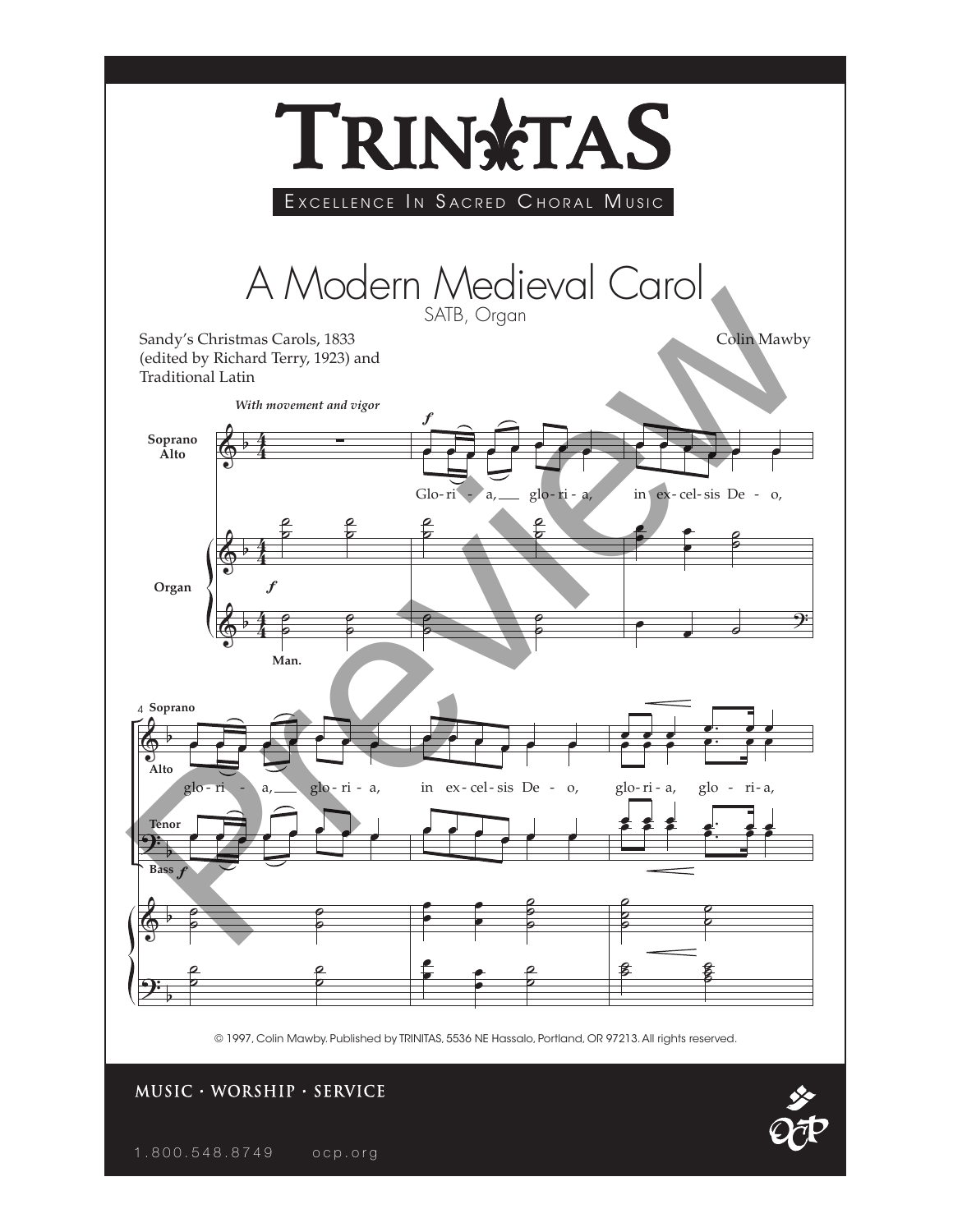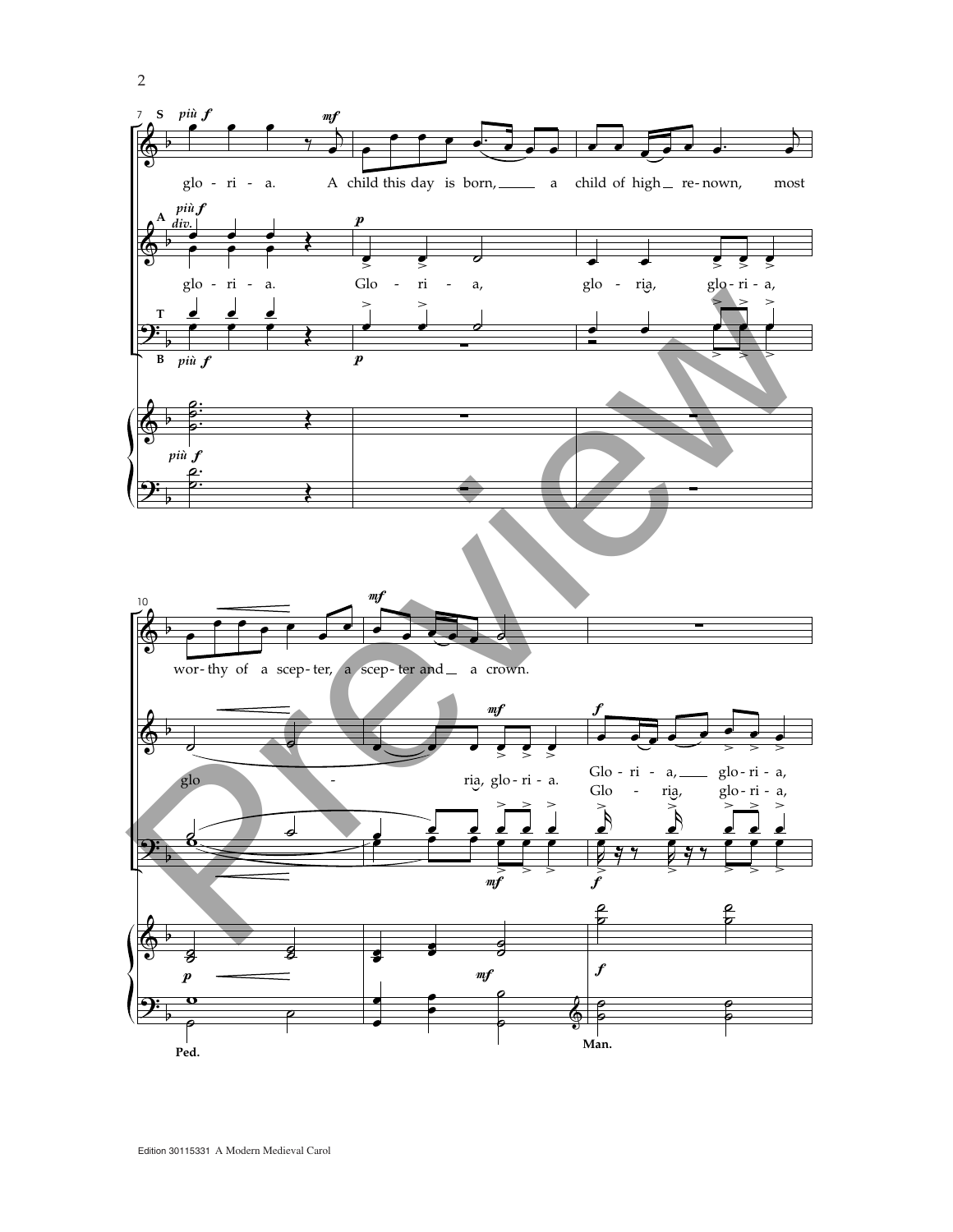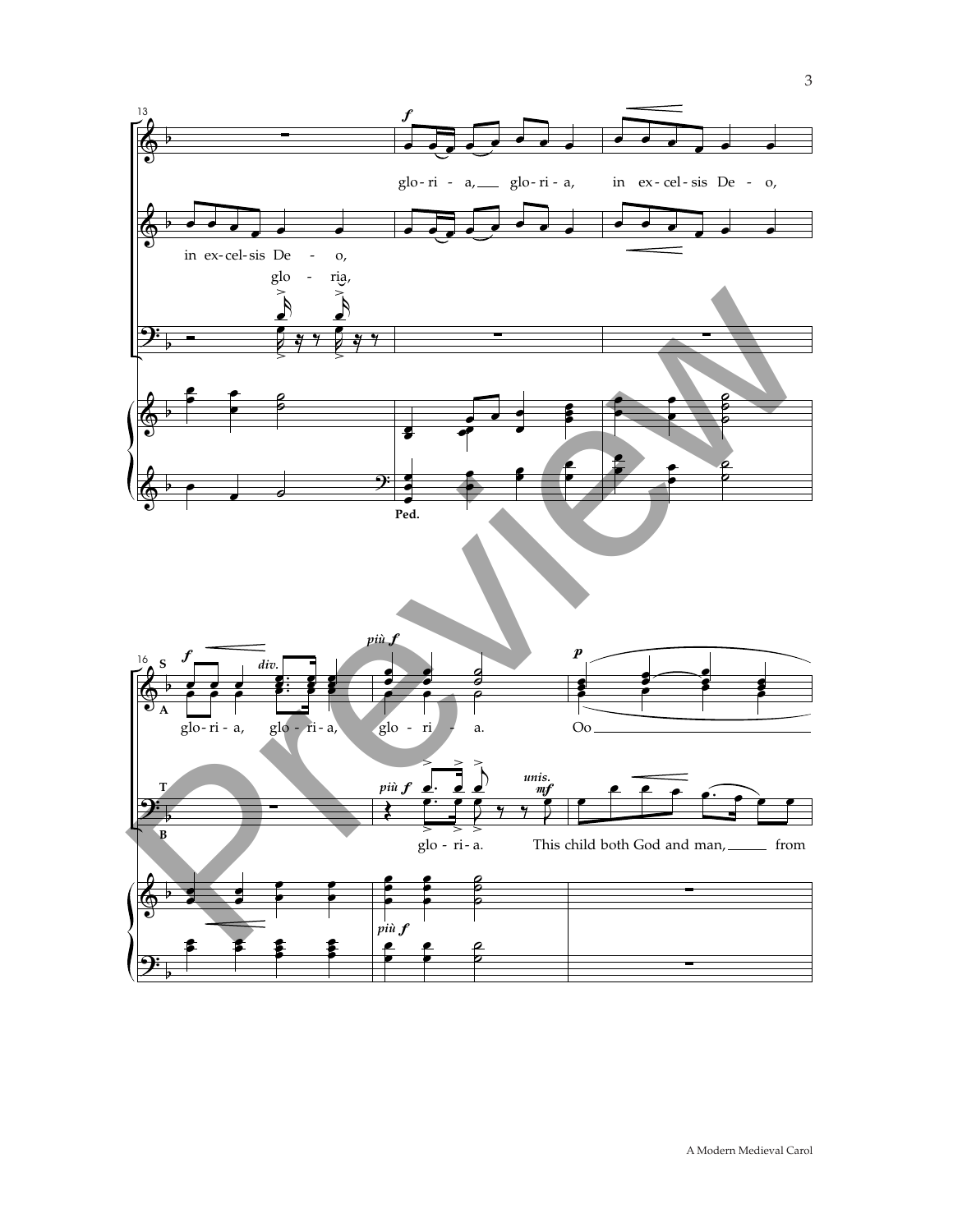

A Modern Medieval Carol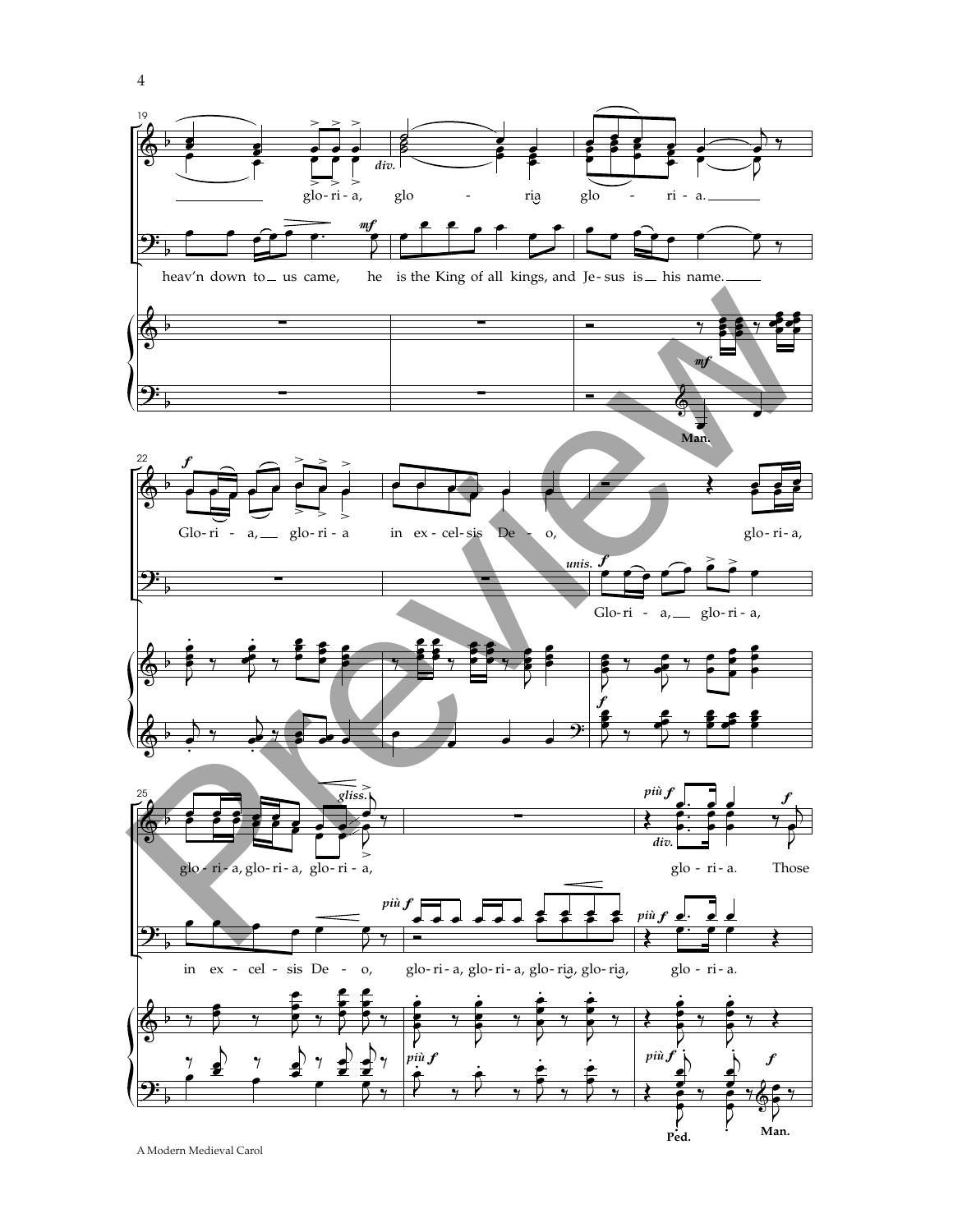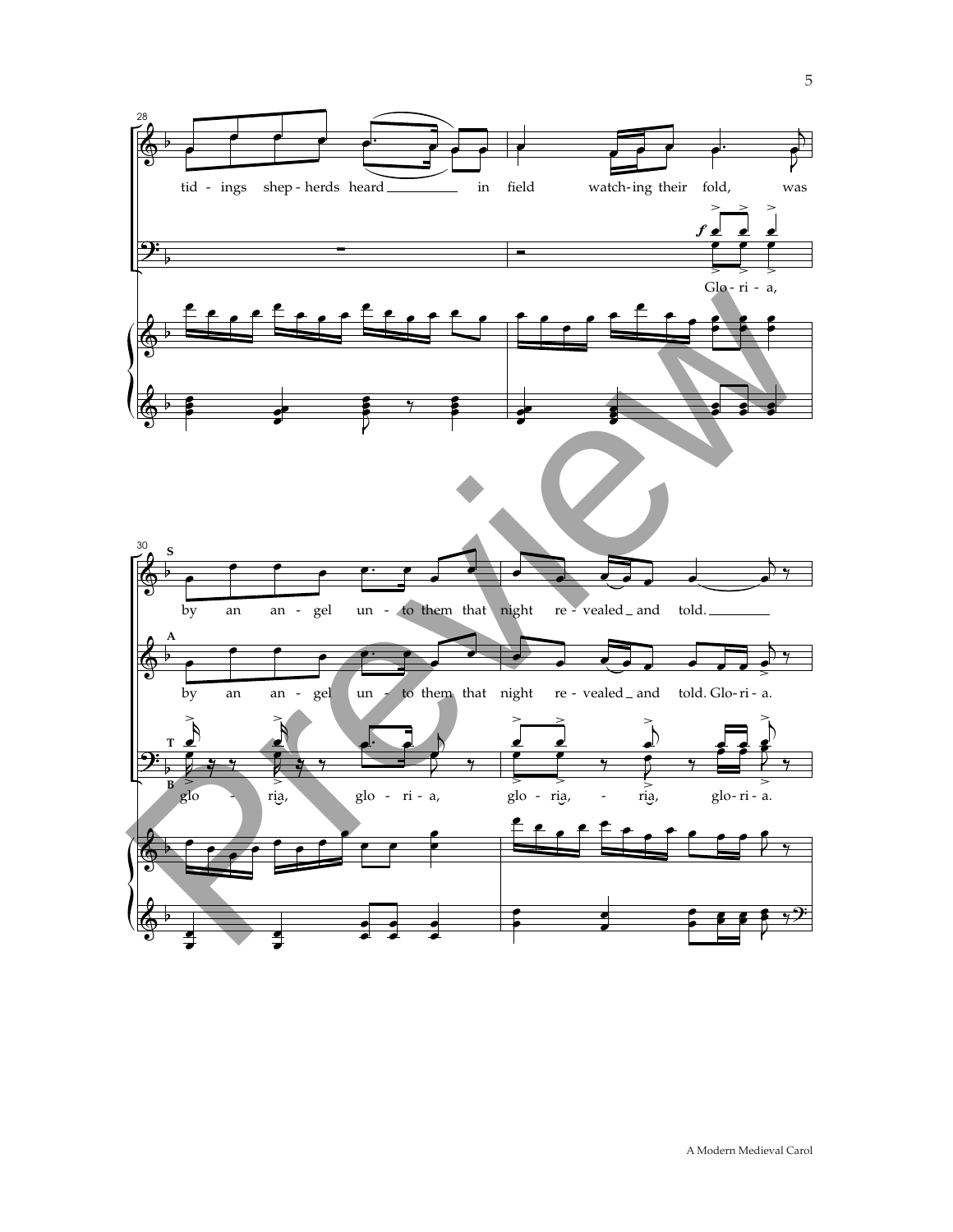

A Modern Medieval Carol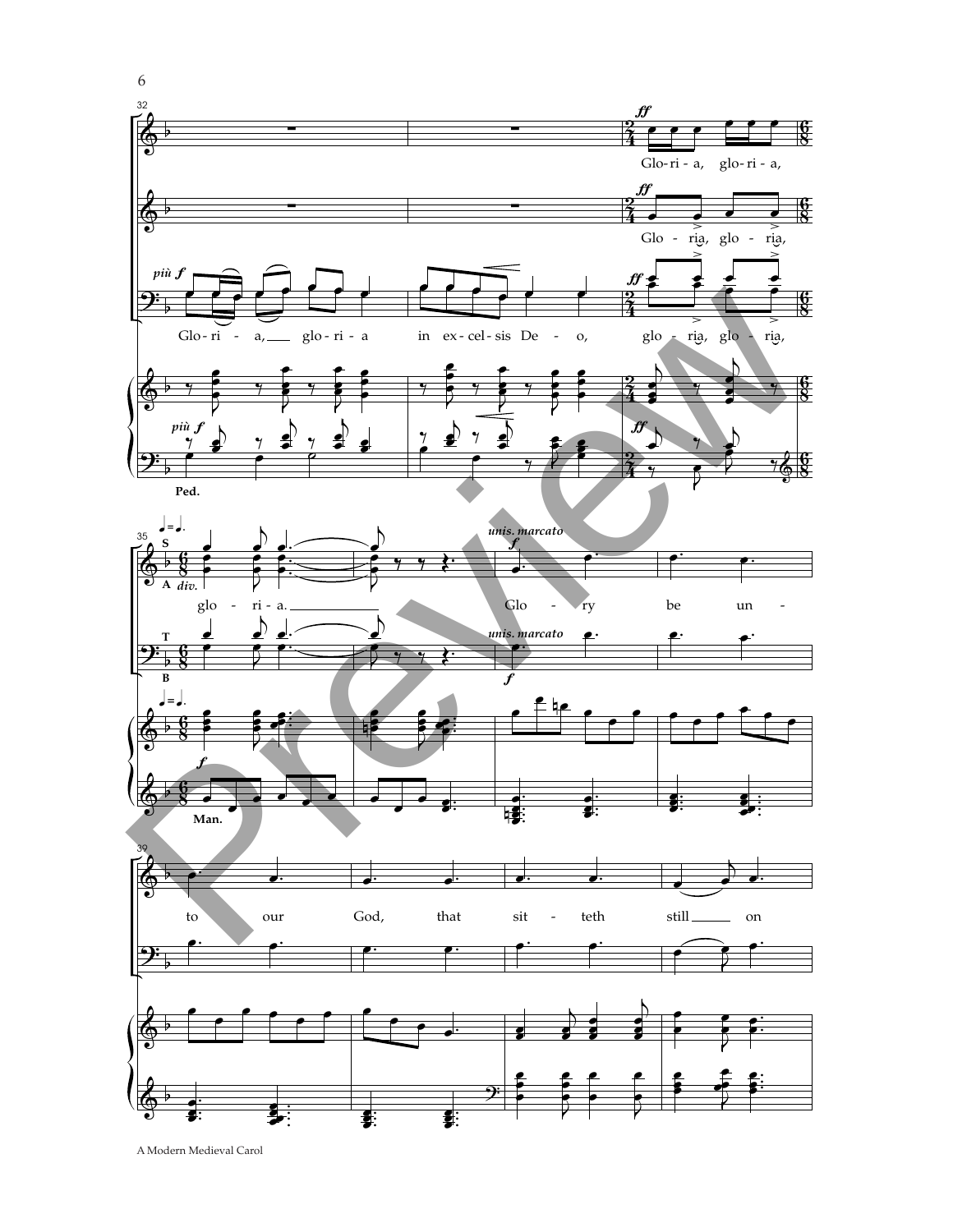

 $\overline{7}$